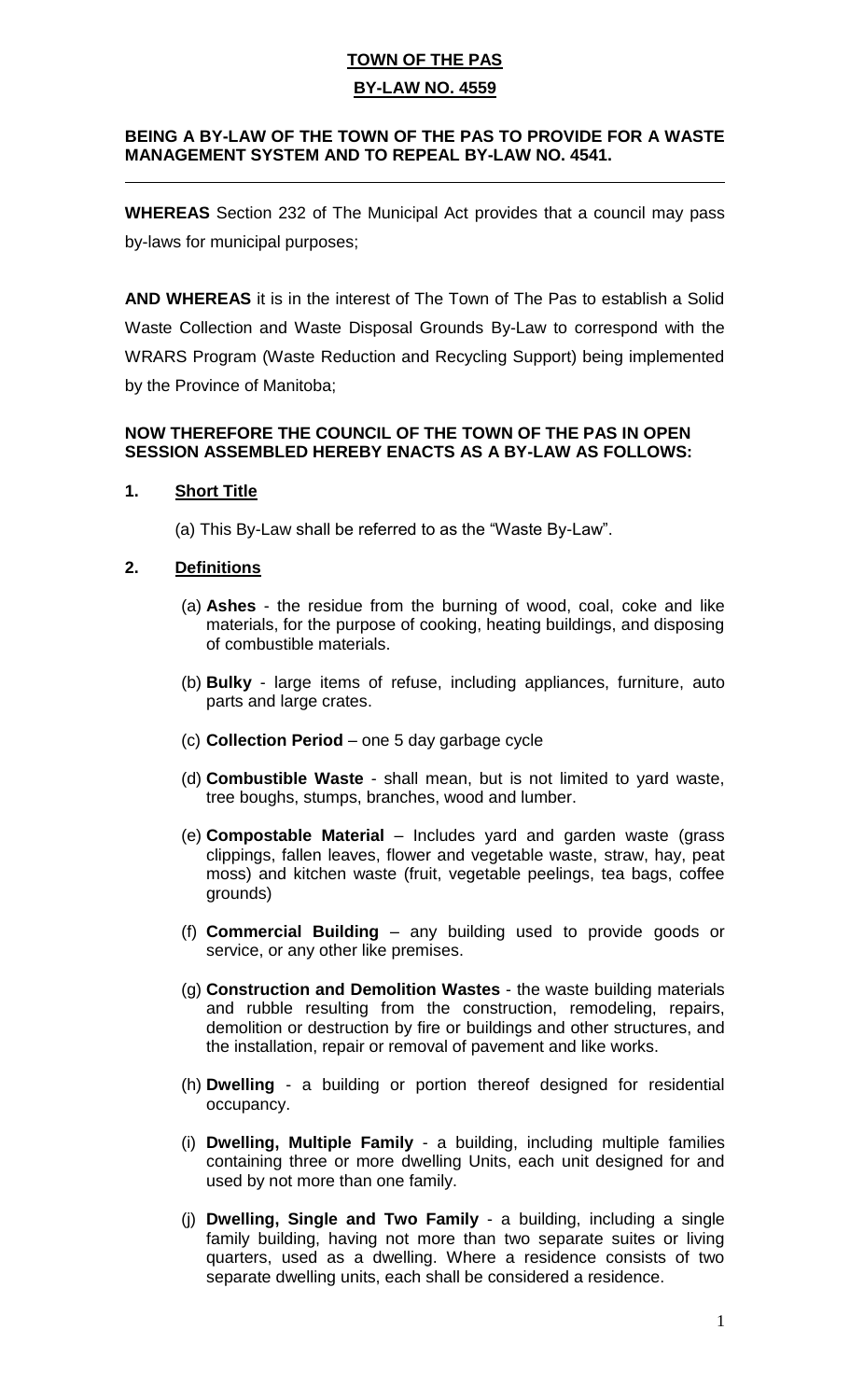- (k) **Dwelling Unit** one or more rooms in a building designed for one or more persons as a single housekeeping unit with cooking, eating, living, sleeping and sanitary facilities.
- (l) **Family** one or more persons related by blood or marriage or common-law marriage, or a group of not more than three persons who may not be related by blood or marriage, living together as a single housekeeping unit. A housekeeping unit referred to above, shall be deemed to exist if all members thereof have access to all parts of the dwelling unit.
- (m)**Garbage Shed** A shed which is constructed to a standard deemed appropriate by the Town. The Engineering Office will provide basic construction specifications upon request.
- (n) **Garbage Stand** A stand which is constructed to a standard deemed appropriate by the Town. The Engineering Office will provide basic construction specifications upon request.
- (o) **Garbage Bag**  a non-returnable plastic bag, tied at the top, maximum size of 26" by 36", capable of being lifted with 25 pounds of contents.
- (p) **Hazardous Waste** any waste that may present a hazard to a person in contact with such waste, and includes, but is not limited to, wastes such as propane cylinders, petroleum distillates, light fuels, household waste paints, caustics, drugs, acute hazardous waste chemicals, waste crankcase oils and lubricants, inorganic chemicals, halogenated pesticides and herbicides, non- halogenated organic pesticides and any other wastes of pathological, explosive, highly flammable, radioactive, toxic or acidic in nature.
- (q) **Household Waste** solid vegetable waste, including food packaging, matter with residual food materials resulting from the handling, preparation, cooking and serving of foods in households, unusable clothing, sweepings and all waste materials capable of being consumed by fire, wood excelsior, bedding, rubber, leather, plastic, metals, ceramics, glass, and yard waste. Household waste is to be contained in a garbage bag. Loose garbage will not be picked up.
- (r) **Institutional Building –** any building which houses offices, classrooms, correctional or medical facilities or any other like premises.
- (s) **Recyclable** any item of household waste that is eligible for funding under the Waste Reduction and Recycling Support (WRARS) Program and the Town deems it expedient to separate from the waste stream.
- (t) **Recyclable Materials Container** a container supplied by the owner for the purpose of collecting recyclable material.
- (u) **Town**  Town of The Pas.
- (v) **Waste Collection Tag** a properly authorized marker, obtained from the Town, or its agent, with adhesive backing to be placed on the Household Waste or Bulky items for collection by the Town.
- (w)**Waste Container** a receptacle, complete with lid, of not more than 26 gallon (120 liter) capacity which the contents shall weigh not more than 50 pounds, is fitted with handles to facilitate handling.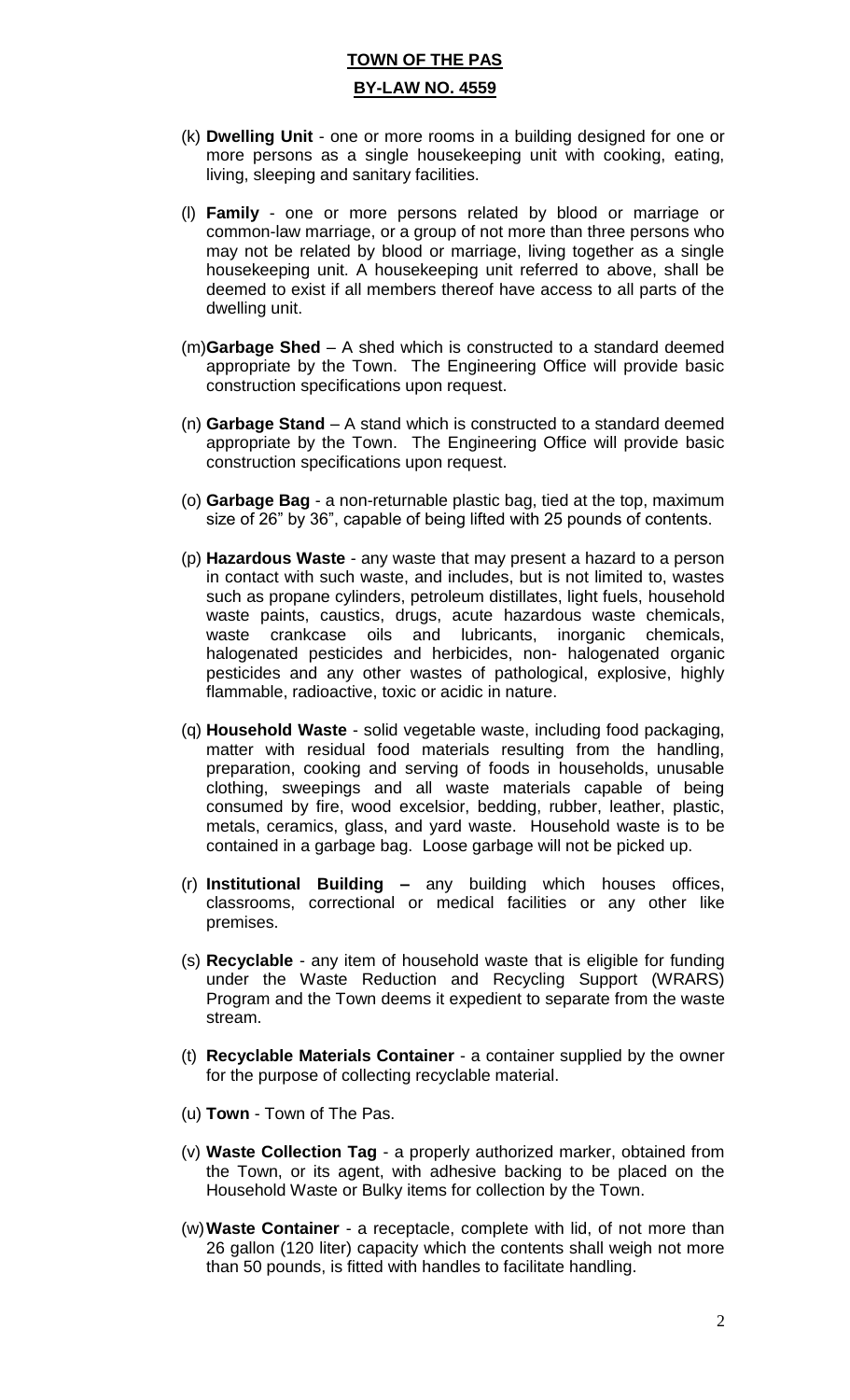- (x) **Waste Disposal Grounds** the Town of The Pas Landfill site located just off PR 283 on Pt of Section 11, Township 56, Range 26 WPM in the Province of Manitoba.
- (y) **Yard Waste** waste that consists of leaves, grass and garden waste, excluding any tree trimmings.
- (z) **Yard Waste Composting Site** the site designated for the composting of Yard Waste located at the Waste Disposal Grounds.

#### **3. Collection of Household Waste -** Single and Two Family Dwellings

- a) The Town shall provide services to collect household waste from all family dwellings, exclusive of statutory holidays, in such a manner that all dwelling units shall receive collection approximately fifty times per year.
- b) All bulky items removed by the Town must be scheduled through the engineering office. The fees for bulky item removal are noted in Appendix A – Fines and Fees.
- c) Household waste which is picked up at the rear of the premises it is to be kept in a clean garbage stand constructed to a standard deemed appropriate by the Town or in waste containers. Household waste which is picked up at the front of a premise is to be kept in waste containers.
- d) Two (2) bags are allowed to be placed out for collection without a tag. This may be varied to include garbage that fits in one waste container or one 24"x36" garbage stand. Additional bags in excess of the two (2) free bags are to be tagged. Each additional waste container will require two tags to be placed on the handle. Tags may be purchased from the Town, for a fee set by the Town as set out in Appendix A – Fines and Fees.
- e) Between periods of collection, all household waste shall be properly contained so as not to make an unsanitary condition, including structures constructed for the purpose of storing waste.
- f) Household waste shall be placed out for collection not sooner than 8:00 p.m. on the day prior to and not later than 7:00 a.m. on the designated collection day.
- g) Where no back lane access is available all household waste placed for collection shall be at a location as close as possible to the travelled portion of the street adjacent to the front of their residence, but not on a sidewalk or in such a location as to interfere in any way with vehicular or pedestrian traffic.

#### **4. Collection Of Household Waste Multiple Family Dwellings**

- a) The Town shall provide services to collect household waste from all multiple family dwellings, exclusive of statutory holidays, in such a manner that all multiple family dwelling units shall receive collection a minimum of approximately fifty times per year.
- b) Owners of multiple family dwellings will:
	- a. Post a clearly visible sign inside their garbage stand indicating how many garbage bags are to be collected for their apartment. Each dwelling unit will be allowed two garbage bags per week.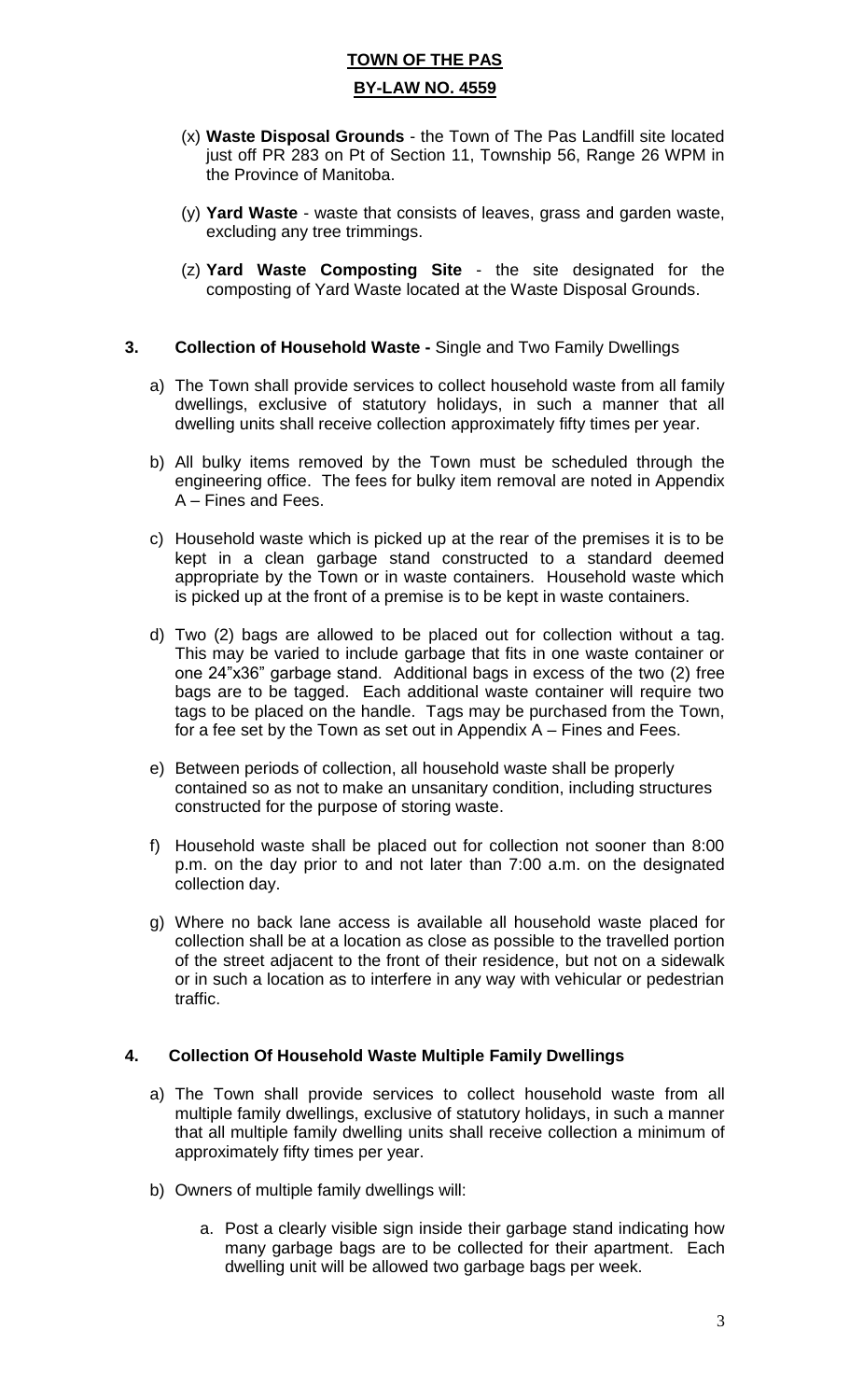- b. The Landlord will be responsible for removing all excess garbage each week.
- c. The landlord will be responsible for educating their tenants. Also for promoting and executing a recycling program for their apartment.
- d. Keep their stands in a sanitary condition.
- c) Rules and limitations on the nature, amount and placement of the waste for residential single family dwelling units shall also apply to multiple family dwelling units.

### **5. Commercial and Institutional Buildings**

- a) The Town shall provide services to collect commercial waste exclusive of statutory holidays, in such a manner that all properties shall receive collection approximately fifty times per year.
- b) Should the nature of the properties business require additional pick-ups per weekly collection period the business will be charged extra. The Municipal Superintendent, or his designate, reserves the right to add additional pick-ups at full cost to the property owner. Property owners will be notified by letter of any additional pickups. The flat fee for each pick up will be defined in Appendix A – Fines and Fees.
- c) Commercial businesses are expected to develop recycling programs. To encourage this end the town solid waste collection will not pick up cardboard products.
- d) Rules and limitations on the nature, amount and placement of the waste for residential single family dwelling units shall also apply to commercial premises that have opted for the Town's collection service.

#### **6. General Waste Collection Conditions**

- a) Household wastes consisting of meat or vegetable waste shall be securely wrapped or contained before it is placed in a waste container.
- b) No person shall deposit any waste material on a property or in a waste container that is not under his direct control. Should your waste be found on a property other than your own you will be fined as defined in Appendix A – Fines and Fees.
- c) No person, other than the owners or occupants or those appointed by the owners or by the Council to collect wastes, shall interfere with or disturb the contents of any waste placed for collection.
- d) The Town shall have the final authority in case of any dispute.
- e) The Town shall not make collections from any location which the Engineering Office deems unreasonable, inefficient or dangerous to Town employees.
- f) Every person shall dispose of construction and demolition waste at their own expense at the waste disposal grounds.
- g) The Engineering Office will authorize a free residential post-Christmas spring and fall clean-up to promote the beautification of the Town and to provide residents a means by which to dispose of unwanted items. Items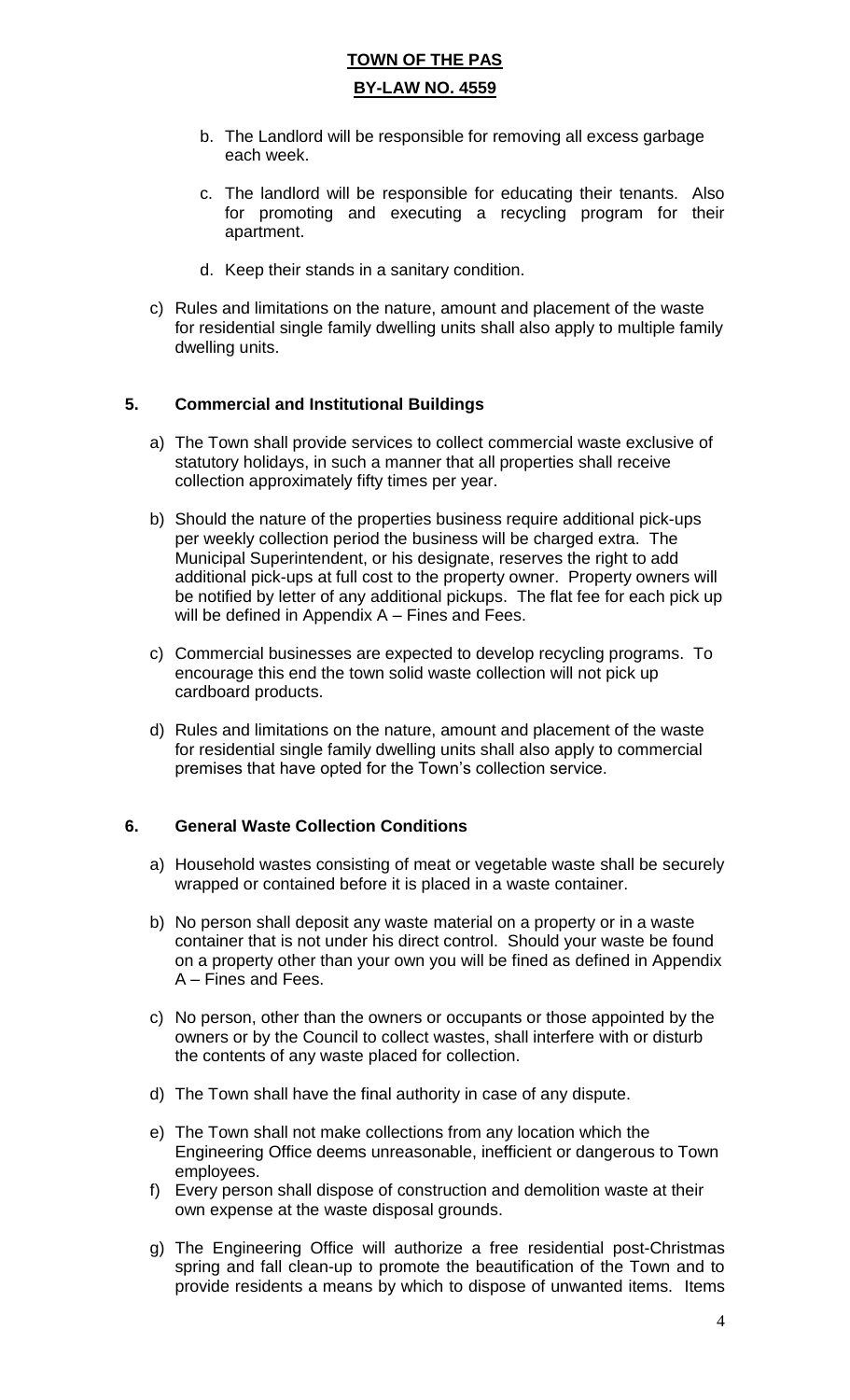must be sorted, metals, organics, etc. and be kept in a neat pile for pick up. Each resident will have one pickup per event and any additional pick up will be an additional charge as defined in Appendix  $A -$  Fines and Fees.

h) When due to holidays any residence that goes without a garbage pickup beyond 11 days that residence will be permitted four bags of garbage rather than the regular two bags.

### **7. Bulky Item Collection Services**

- a) The Town shall provide bulky item collection services to an owner provided that:
	- a. The owner contacts the Engineering Office prior to setting out the item(s) requiring bulky item collection services;
	- b. The owner pays the appropriate fees as defined in Appendix  $A -$ Fines and Fees;
	- c. The owner complies with all directions of the Engineering Office with respect to the preparation of the affected item(s) for setting out and collection.
- b) Bulky item collection services shall be provided by the Town on a "first requested, first served" basis once per month.
- c) The Engineering Office may refuse or limit the amount of bulky item collection services provided.

#### **8. Waste Disposal Ground Provisions**

- a) All residents of the Town are permitted to deposit residential refuse and residential fill material at the designated area in the Waste Disposal Grounds, which shall be established and identified by the Town.
- b) Deposits may be made during hours that the Waste Disposal Grounds is open, and are subject to the tipping fees noted in Appendix A – Fines and Fees.
- c) Residential tagged bags and compostable material are exempt from paying the tipping fees.
- d) The materials deposited shall not contravene the other provisions of this by-law or the terms of reference in the license issued to the Town under *The Environment Act* or regulations as amended.
- e) Any person utilizing the Waste Disposal Grounds shall obey the posted speed limits while operating a motor vehicle within the Waste Disposal Grounds.
- f) Every person who attends the Waste Disposal Grounds shall:
	- a. Report to the weigh scale;
	- b. Comply with all instructions, directions and signs; and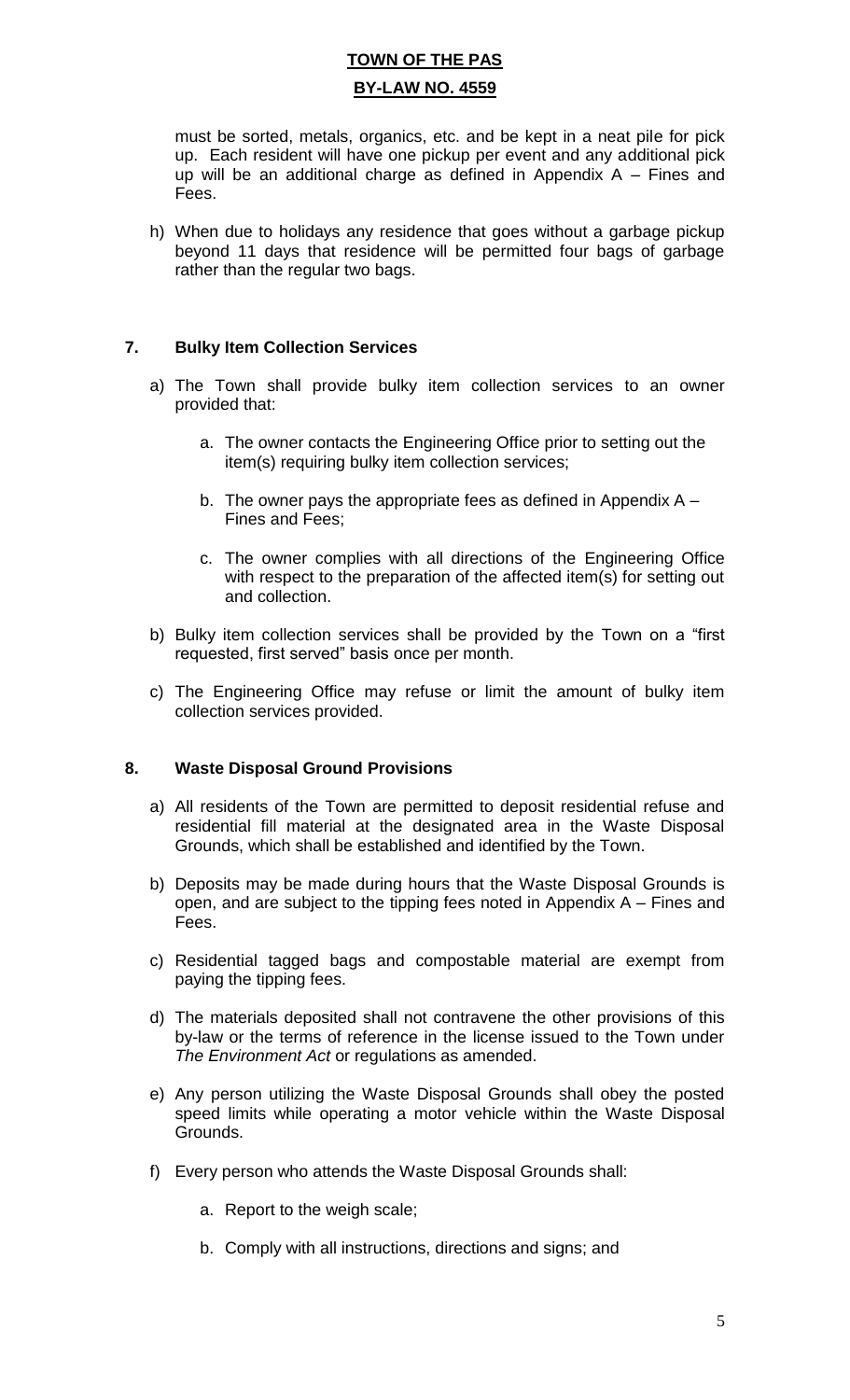- c. Unless other arrangements have first been made with the Town, pay the applicable fee for disposal at the Waste Management Centre scale house as provided in Appendix A to this Bylaw.
- g) Refuse shall be expeditiously off-loaded from the vehicle and any passengers therein shall exit the vehicle only to assist in off-loading refuse. Upon completion of off-loading, the vehicle and all its passengers shall immediately leave the Waste Disposal Grounds.
- h) Where a person disposes of waste or recyclable material at the Waste Disposal Ground contrary to the terms of this Section, the Town may remove the waste from the Waste Disposal Ground, and the costs of so doing are a debt due to the Town from the person who disposed of the waste.
- i) Pursuant to Section 260 (1) of the Act, the Town may enter into agreements with other municipalities for use of the Town's Waste Disposal Grounds for the purpose of depositing extra municipal refuse. This agreement shall set out the fees as established by resolution of Town Council together with conditions of use.
- j) The Engineering Office reserves the right to waive residential tipping fees for special promotional purposes.
- k) The Public Works Foreman or his designate may inspect all waste brought to the Waste Disposal Grounds to determine if the load contains special waste, unacceptable waste or recyclable material. Any load with excessive recycling will be charged triple the applicable tipping fee.
- l) Any person(s) or commercial hauler who is found to be contaminating any of the recyclable material areas on site will be required to pay all cleaning fees.

#### **9. Waste Categories at the Waste Disposal Grounds**

- a) Appliances containing chlorofluorocarbons or other ozone depleting substances will be accepted at the waste disposal grounds. The appliances are to be placed in the section of the Waste Disposal Grounds designated for such items.
- b) Ashes shall be completely cooled prior to placing into a waste container so as not to create a fire.
- c) Animal feces shall be placed in containers so as to prevent contamination of equipment and/or an insanitary condition.
- d) The Town shall provide a Yard Waste Composting Site for the disposal of organic yard waste, including grass, leaves, or other vegetation, but not including tree branches. All containers used for transportation shall be removed from the composting site by each person.
- e) The Town shall provide a Burnable Site for the disposal of tree and wood waste, not including painted or otherwise finished wood, wood contaminated with metal screws or nails or other construction waste.
- f) Asbestos will only be accepted in summer months with a minimum of 10 days' notice provided to the engineering office. The fee for accepting asbestos is listed in Appendix A – Fines and Fees. This fee is charged to cover the additional expenses incurred by having to promptly burry the asbestos.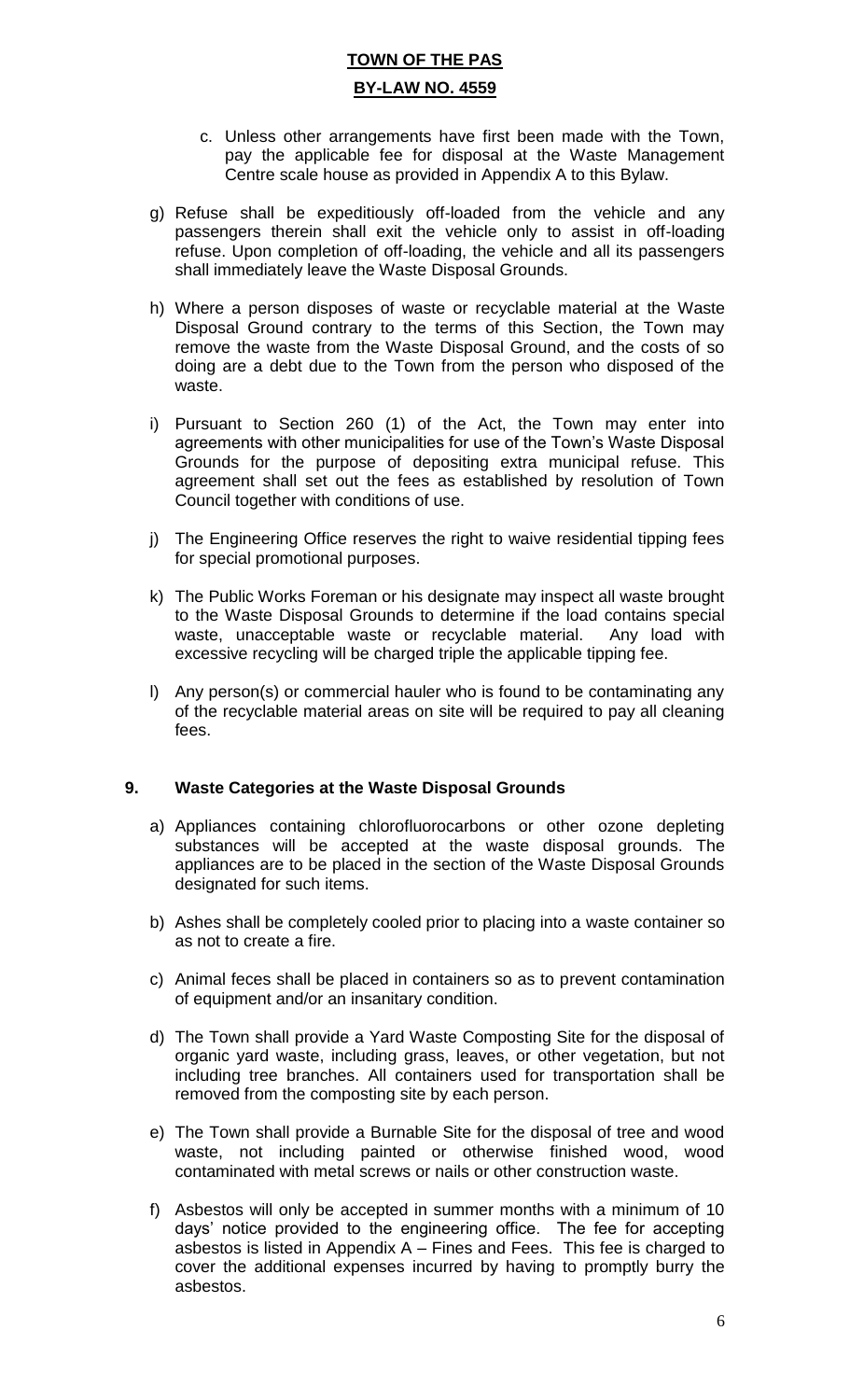- g) Agricultural Manure will not be accepted at the Waste Disposal Grounds.
- h) The Town will not accept biomedical wastes or sharps for disposal at the Waste Disposal Grounds.
- i) Loads containing special waste or unacceptable waste may be refused.

#### **10. Accounts**

- a) Commercial haulers are expected to set up accounts with the Town to facilitate quick trips through the Waste Disposal Grounds.
- b) Any person with an unpaid account or fines at the Waste Disposal Grounds may be refused access to the Waste Disposal Grounds until the outstanding account or fine has been paid.
- c) All overdue accounts will be subject to a 1.25% per month charge.

#### **11. Unsafe Behavior**

Persons using abusive or threatening language or gestures, or otherwise behaving in an unsafe manner may be refused access to the Waste Disposal Ground at the discretion of the Town.

Solid waste is to be properly secured to prevent loss of material during transport. The transporter is to be responsible for collection and disposal of all materials that have escaped from the transport vehicle. The transporter is also responsible for all damages caused by uncontained waste. Should the transporter arrive at the landfill with an unsecured load they will be responsible to pay the fine specified in Appendix  $A - Fines$ and Fees.

#### **12. Waste Disposal Grounds Hours of Operation**

The hours of operation of the Waste Disposal Ground shall be:

- i. Set by the Municipal Superintendent; and
- ii. Posted at the Waste Disposal Ground.

#### **13. Disposition of Waste**

- a) All waste deposited at the Waste Disposal Ground becomes the property of the Town.
- b) No person shall remove any waste or recyclable material from the Waste Disposal Ground without prior authorization from the Town.

#### **14. Penalties**

a) If a person fails, omits or neglects to do any or provide anything pursuant to this By-Law the Town or any person on its behalf shall be able to lay a fine as defined in Appendix A – Fines and Fees. Additionally they shall be able to remedy the default and shall charge the cost of remedying the default.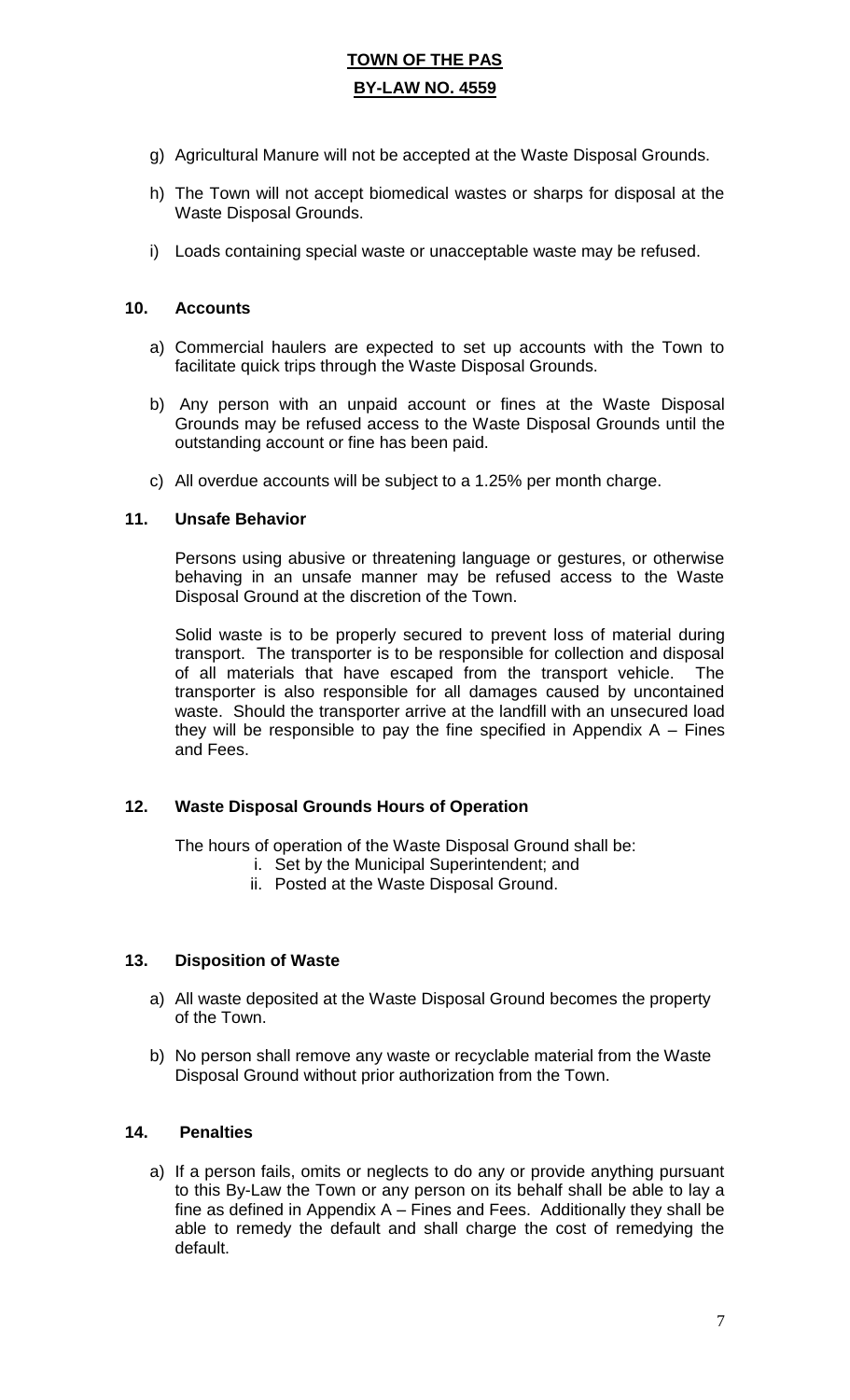- a. against the person required to do the act or provide the thing and recover it as debt due to the municipality, by action in a court of competent jurisdiction; or
- b. as taxes against the land in respect of which the offense occurred and recover the cost in the same manner as taxes are recovered.
- b) Persons who fail, refuse or neglect to comply with the placement of wastes in the proper location for collection shall be provided a notice from the Town advising the requirements have not been met. If the person neglects or refuses to comply with the proper requirements on any subsequent collection day or days the Town or its designated officers shall discontinue the waste collection service until the proper conditions have been met.
- c) Unpaid fines will be subject to an interest charge of 1.25% per month.

#### **15. Revenues**

All revenues derived from this by-law shall be divided, 10% transferred to Operation and Maintenance and 90% transferred into the Waste Disposal Ground Reserve.

#### **16**. **Repeal**

That By-law No. 4541 be hereby repealed.

#### **17. Effective Date**

This by-law shall come into force and takes effect upon being read a third time and passed by Council.

| DONE AND PASSED IN COUNCIL ASSEMBLED THIS | <b>DAY OF</b> | A.D. 2017. |
|-------------------------------------------|---------------|------------|
|                                           |               |            |

 $\overline{a}$ Mayor

 $\overline{a}$ Assistant C.A.O.

#### **CERTIFIED THAT BY-LAW NO. 4559 WAS:**

| READ A FIRST TIME THIS  | DAY OF | A.D. 2017. |
|-------------------------|--------|------------|
| READ A SECOND TIME THIS | DAY OF | A.D. 2017. |
| READ A THIRD TIME THIS  | DAY OF | A.D. 2017. |

 $\overline{a}$ Assistant C.A.O.